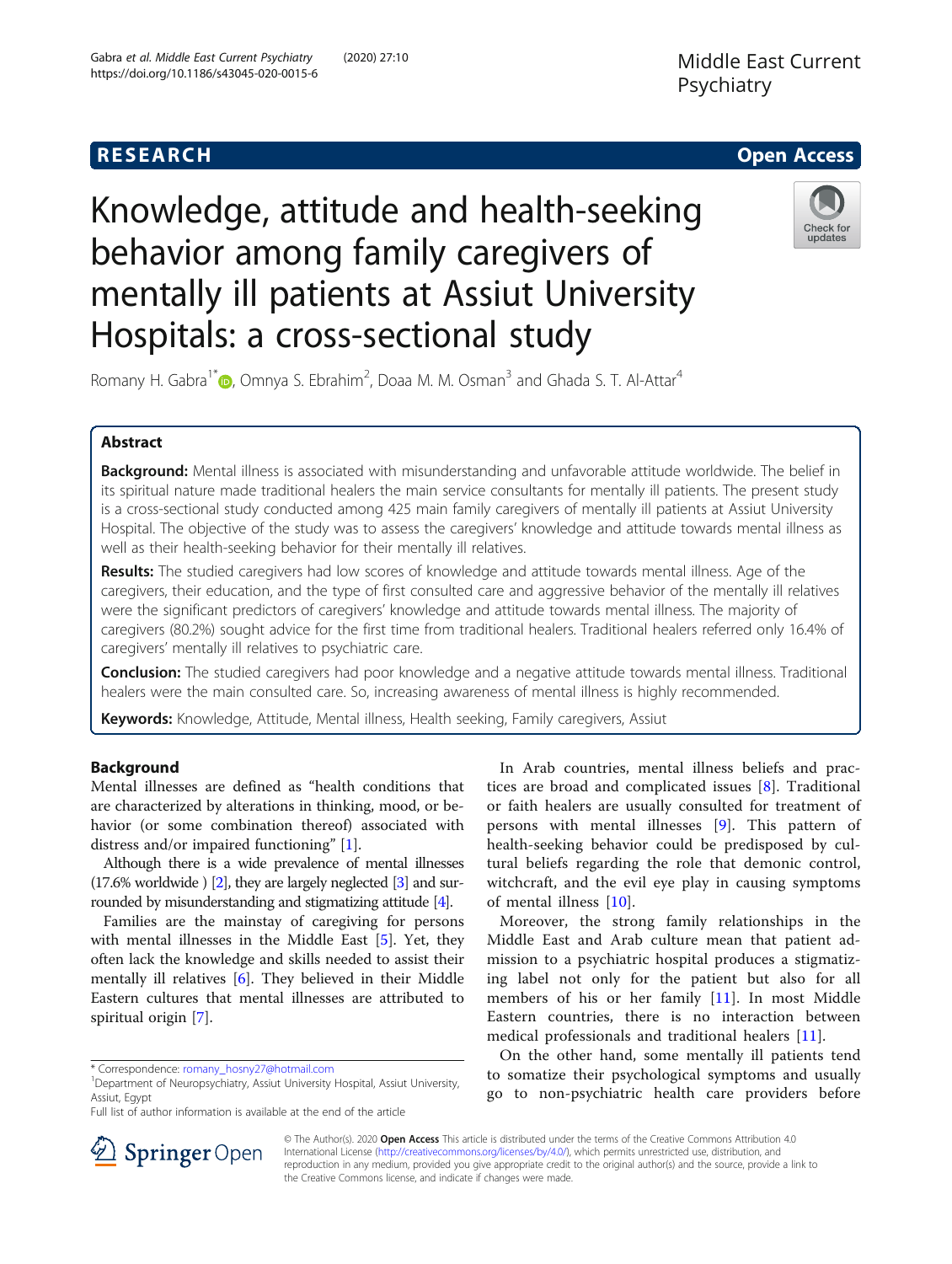they reach the psychiatric clinics or hospitals [\[12](#page-6-0)]. This route corresponds with the worldwide allocation to use the medical model for psychiatric illnesses to lessen stigma [[13\]](#page-6-0).

In Egypt, The National Survey of Mental Disorders estimated overall prevalence as 16.93% of the studied adult population. Mood and anxiety disorders were the commonest disorders reported in this study (mood disorders (6.43%), anxiety disorders (4.75%), and multiple disorders (4.72%)) [\[14\]](#page-6-0).

In the Egyptian community, psychiatric disorders are facing stigmatizing attitude and often met with social rejection [\[15](#page-6-0)]. Traditional healers play a key role in primary psychiatric care  $[16]$  $[16]$ . The majority of people live in rural areas; however, psychiatric facilities located mainly in major cities. This shortage of mental health facilities enhances the inclination of people towards the use and practice of traditional healing [[17\]](#page-6-0).

In Upper Egypt, no previous studies explored knowledge and attitude towards mental illness among family caregivers of mentally ill patients as well as their health-seeking behavior for their relatives. The current study aimed to provide an overview of knowledge, attitude, and pattern of seeking care among family caregivers of mentally ill patients at Assiut University Hospital; Upper Egypt.

## Methods

A cross-sectional study design was carried out among 425 family caregivers of mentally ill patients at Neurological and Psychiatric Hospital at Assiut University Hospitals. The parameters used to estimate the sample size included an estimated proportion of good knowledge among caregivers of 0.5, a 95% confidence level, and a 5% margin of error. The sample size was 384 caregivers and after adding10% as non-response rate, it was raised up to 425. The studied caregivers were recruited by a purposive non-probability sampling technique from both outpatient and inpatient psychiatric departments during the period from 11 March 2017 to 14 August 2017.

Caregivers who fulfilled the following criteria were included in the study after obtaining their written informed consent:

For caregivers:

- Aged 21 years old or more,
- Were the main care providers for the patients for ≥ 1 year (looking after their daily needs, supervising their medications, taking the patient to the hospital, staying with the patient during the inpatient stay and continuing contact with the hospital staff)

For patients:

 Met the principal diagnosis of any mental disorder according to the Diagnostic and Statistical Manual of Mental Disorders-Fifth Edition (DSM-5) [[18](#page-6-0)] criteria for  $\geq 1$  year.

## Study instruments

The enrolled participants were interviewed using a semistructured questionnaire that included four parts:

- 1. The socio-demographic characteristics of the caregiver and the patient.
- 2. Modified Attitude towards Mental Illness questionnaire: it is composed of 17 items on threepoints Likert scale (agrees, neutral, and disagree). It measures mental health literacy of the participant regarding causes of mental illness, knowledge of people with mental illness and attitude toward people with mental illness and management of people with mental illness. Higher scores indicate more literacy [[19](#page-6-0)]. The English version of the scale was translated into Arabic by the researchers, and then it was revised by a psychologist and linguistic consultant.
- 3. The mental condition of the patient; diagnosis of mental illness (was obtained from the patient records), duration of mental illness, regular administration of prescribed medication, frequency of seeking outpatient psychiatric care and times of inpatient psychiatric hospital admission in the past 6 months, and whether previously injured or threatened to injure himself/others, and if previously committed or talked about suicide.
- 4. The heath-seeking behavior of the studied caregivers for their mentally ill relatives; type of first sought care (whether from psychiatrist or nonpsychiatric physician or traditional healers), those who sought traditional healers were asked about type of traditional healers' management, duration of seeking care from traditional healers, and the reasons for attending psychiatric outpatient clinics after consulting traditional healers [[20](#page-6-0)].

For each participant, the questionnaire filling took 20 min on average. The researcher assured that the respondents had a comprehensive understanding of the questionnaire with a full explanation of misunderstood questions. About 5% (20 caregivers) refused to complete the questionnaire and were not included in the studied sample.

## Statistical analysis

The analysis was conducted using SPSS version 20. Mean standard deviation and standard error were used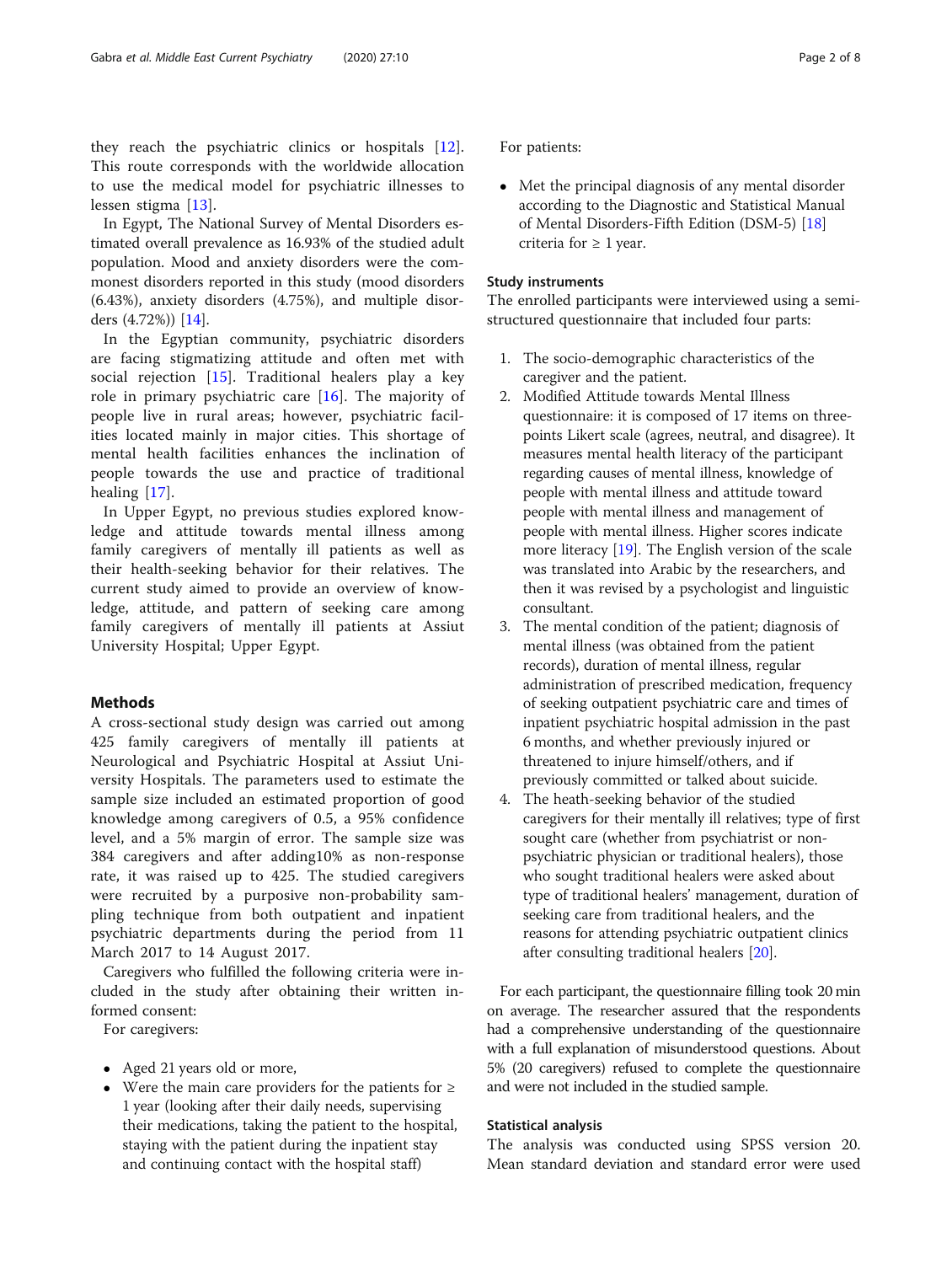to express quantitative data, while qualitative data were presented in frequencies and percentages. Reliability was assessed for modified Attitude towards Mental Illness questionnaire (Cronbach's alpha was 0.68). After performing bivariate analysis, linear regression model was conducted to identify the determinants of poor knowledge and negative attitude (outcome variable). The model included significant variables based on the bivariate analysis as independent variables. A significant P value was considered when it was less than 0.05.

## Results

As shown in Table 1, the mean age of caregivers was  $45.1 \pm 14.3$ , 64% of the studied sample was equal or above 40 years of age. Females represented 60.7% of the

Table 1 Characteristics of the studied caregivers at Assiut University Hospitals, 2017

| Variable                        | No. (425)         | Percent |
|---------------------------------|-------------------|---------|
| Age (years)                     |                   |         |
| $<$ 40 year                     | 153               | 36      |
| $\geq 40$ year                  | 272               | 64      |
| Mean $\pm$ SD                   | $(45.1 \pm 14.3)$ |         |
| Gender                          |                   |         |
| Male                            | 167               | 39.3    |
| Female                          | 258               | 60.7    |
| Residence                       |                   |         |
| Urban                           | 59                | 13.9    |
| Rural                           | 366               | 86.1    |
| Marital status                  |                   |         |
| Currently married               | 295               | 69.4    |
| Unmarried                       | 130               | 30.6    |
| Educational status              |                   |         |
| Illiterate/can read and write   | 268               | 63.1    |
| Basic education                 | 35                | 8.2     |
| Secondary/technical/            | 90                | 21.2    |
| University                      | 32                | 7.5     |
| Occupation                      |                   |         |
| Does not work/housewife         | 283               | 66.6    |
| Unskilled/skilled worker/farmer | 108               | 25.4    |
| Employee                        | 25                | 5.9     |
| Professional                    | 9                 | 2.1     |
| Relationship with the patients  |                   |         |
| Parents                         | 208               | 48.9    |
| Brother/sister                  | 103               | 24.2    |
| Spouse (husband/wife)           | 48                | 11.3    |
| Son/daughter                    | 30                | 7.1     |
| Others*                         | 36                | 8.5     |

sample compared to 39.3% males. Most of the studied subjects were rural residents (86.1%) and about 70% were married. Two-thirds were not working/housewives and 63.1 % were illiterates/can read and write. Parents represented the main caregivers for about half of the mentally ill patients (48.9%).

Regarding the characteristics of the studied mentally ill patients, the mean age was  $32.7 \pm 12.2$ . About half of the patients were females (52.9%) and singles (48.5%). Patients who were illiterates/could read and write formed 50.4%, while a small percentage (4%) completed university education. Only 2.4% were employed with maintained paid fixed salary even in their illness, while 60% were unemployed, financially supported by their own families.

Table 2 shows a description of the mental condition of the studied mentally ill patients. The common mental illnesses among the studied patients were bipolar disorder (48%) and schizophrenia/other related psychotic disorders (42%). About one-third of patients had aggressive behavior (32.2%), while patients who previously thought about, threatened, to attempt or attempted suicide were 15.5%. The duration of patients' mental illness

Table 2 Mental condition of the studied mentally ill patients, Assiut University Hospitals 2017

| Variable                                                                | No. $(n = 425)$ | Percent                 |  |  |
|-------------------------------------------------------------------------|-----------------|-------------------------|--|--|
| Diagnosis of mental illness                                             |                 |                         |  |  |
| Bipolar disorder                                                        | 204             | 48.0                    |  |  |
| Schizophrenia and other<br>related psychotic disorders                  | 182             | 42.8                    |  |  |
| Depression                                                              | 29              | 6.8                     |  |  |
| Child psychiatric disorders                                             | 10              | 2.4                     |  |  |
| Injuring or threatening to injure anyone                                |                 |                         |  |  |
| Yes                                                                     | 137             | 32.2                    |  |  |
| No                                                                      | 288             | 67.8                    |  |  |
| Talking about, threatening, or attempting suicide                       |                 |                         |  |  |
| Yes                                                                     | 66              | 15.5                    |  |  |
| No                                                                      | 359             | 84.5                    |  |  |
| Duration of current illness in years                                    |                 |                         |  |  |
| Mean $\pm$ SD (range)                                                   |                 | $7.93 \pm 7.32(1 - 40)$ |  |  |
| Regular administration of prescribed medications                        |                 |                         |  |  |
| Yes                                                                     | 415             | 97.6                    |  |  |
| No                                                                      | 10              | 7.4                     |  |  |
| Frequency of seeking outpatient psychiatric care in the past 6 months   |                 |                         |  |  |
| Mean $\pm$ SD (range)                                                   |                 | $2.17 \pm 1.66$ (0-10)  |  |  |
| Frequency of hospital admission after seeking care in the past 6 months |                 |                         |  |  |
| 0                                                                       | 242             | 56.9                    |  |  |
| 1                                                                       | 162             | 38.2                    |  |  |
| 2 or more                                                               | 21              | 4.9                     |  |  |
| Mean $\pm$ SD (range)                                                   |                 | $0.48 \pm 0.59$ (0-3)   |  |  |

\*Others: (grandmother, uncle/aunt, nephew, cousin)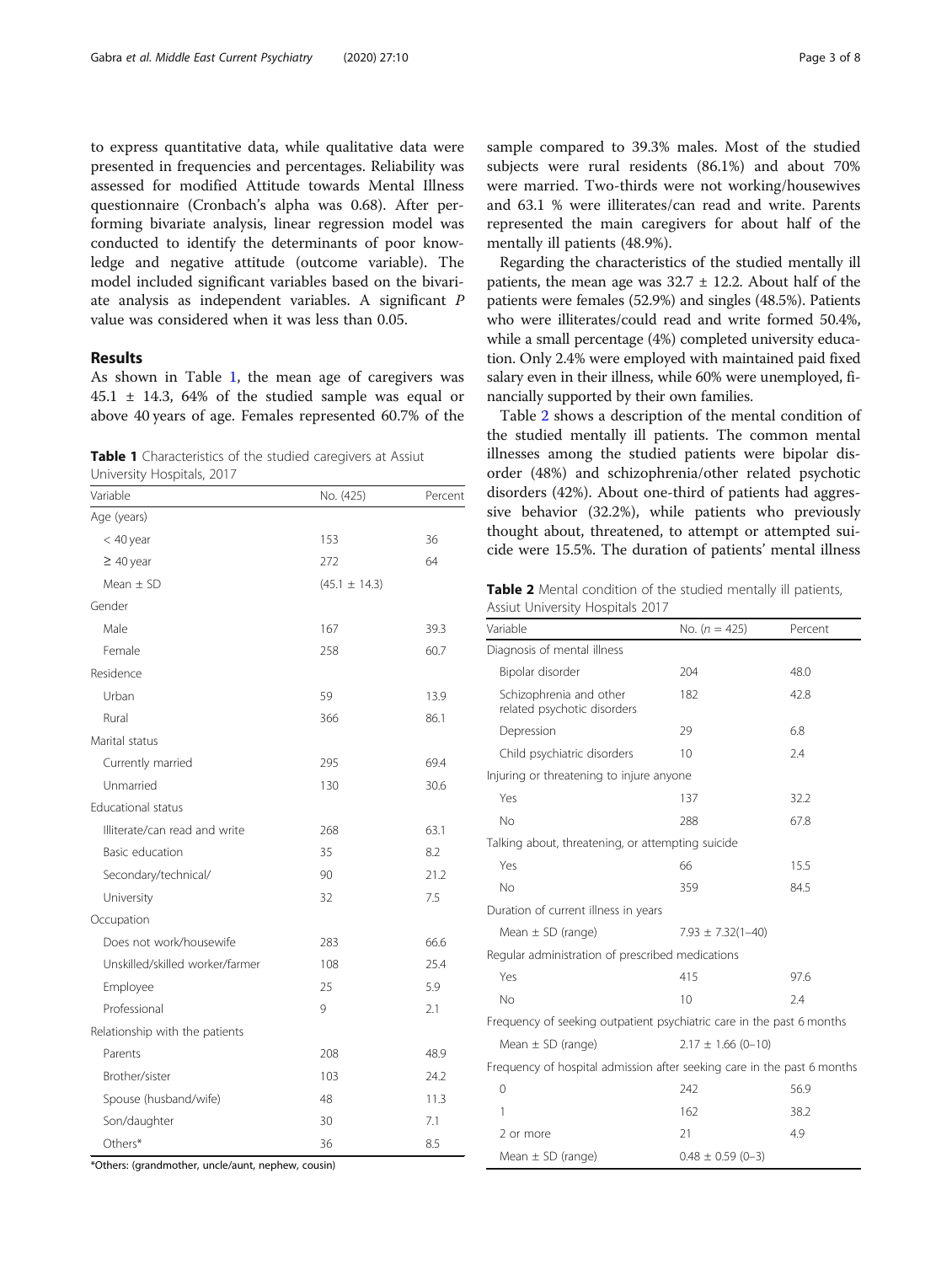ranged from 1 to 40 years. The mean of frequencies of seeking outpatient psychiatric care in the past 6 months was 2.17. Nearly 60% of patients were not admitted to psychiatric hospitals in the past 6 months, compared to 38% who were admitted only for one time.

As regards the health-seeking behavior, the majority of caregivers (80.2%) sought advice for the first time from traditional healers for the care of their mentally ill relatives. While only 17.4% of them sought psychiatric care from the start (Fig. 1).

Table [3](#page-4-0) shows that the mean duration of seeking care from traditional healers was 18.77 weeks. The most reported methods of traditional healers' management for mental illness were Holy Koran/Gospel followed by hegab (talisman), and physical methods. The consulted traditional healers referred to small percentage (16.4%) of mentally ill patients to psychiatric care.

Table [4](#page-4-0) shows the results of the modified Attitude towards Mental Illness questionnaire. The mean value of the total scale was  $16.90 \pm 4.22$ . Regarding the causes of mental illness, 63% of the study participants disagree that mental illness is genetic, while about 25% of participants believed that mental illness is caused by spirits. About 77% of study participants believed that the mentally ill patients (except a few of them) cannot tell the difference between good and bad. About one quarter (24%) disagreed with the statement of "the mentally ill should not get married" while only 9% disagreed with the statement of "mentally ill people should be prevented from walking freely in public places".The majority of the studied subjects (82%) disagreed with the statement of "the mentally ill should live only among themselves". About 60% disagreed with the statement of "mental illness cannot be cured".

In the multivariable linear regression model (Table [5](#page-5-0)), the significant predictors of poor knowledge and negative attitude towards mental illness among the studied caregivers were increasing age of the caregivers  $($ ß =  $-0.045$ ), not completing any level of education  $(6 = -1.301)$ , seeking first care from traditional healer or nonpsychiatrist ( $\beta$  = -2.073), and presence of aggressive behavior of the mentally ill relatives ( $\beta$  = -1.434).

## **Discussion**

Poor knowledge about mental illness and negative attitudes toward people with mental illness are widespread [[4](#page-6-0)]. In the present study, the studied caregivers had poor knowledge and negative attitude toward mental illness (16.90  $\pm$  4.22) compared to Omani relatives of mentally ill patients  $(23.66 \pm 4.88)$  [[19\]](#page-6-0). Similarly in Iran, the majority of the families of schizophrenic patients had a negative attitude towards mental illness (88.90%) [[21\]](#page-6-0).

Seeking care from traditional healers for the treatment of mentally ill patients is considered a cultural belief in the Egyptian context  $[22]$  $[22]$ . In the current study, about 80% of the studied caregivers sought care first from traditional healers for their mentally ill relatives. Sixty percent of outpatients attending in Ain Shams University psychiatric clinic, 59% of schizophrenic patients in Ismailia, and 46.2% of outpatients in Al Minia University Hospital consulted traditional healers as the first help before coming to psychiatrists [\[23](#page-6-0)] [[24\]](#page-6-0) [[20\]](#page-6-0). In addition, 40.8% of bipolar disorder patients recruited from three different governmental and private psychiatric hospitals in Cairo sought traditional healers, of that 62.2% were before seeking psychiatric services and 37.8% after [[22\]](#page-6-0).

The belief in traditional healing is strongly held in the Arab world and is transmitted through generations. A study in the United Arab Emirates showed that about 60% of bipolar disorder patients attending the psychiatric clinics at Al Rashid Hospital, Dubai had visited faith healers before seeking medical services [\[25](#page-6-0)].

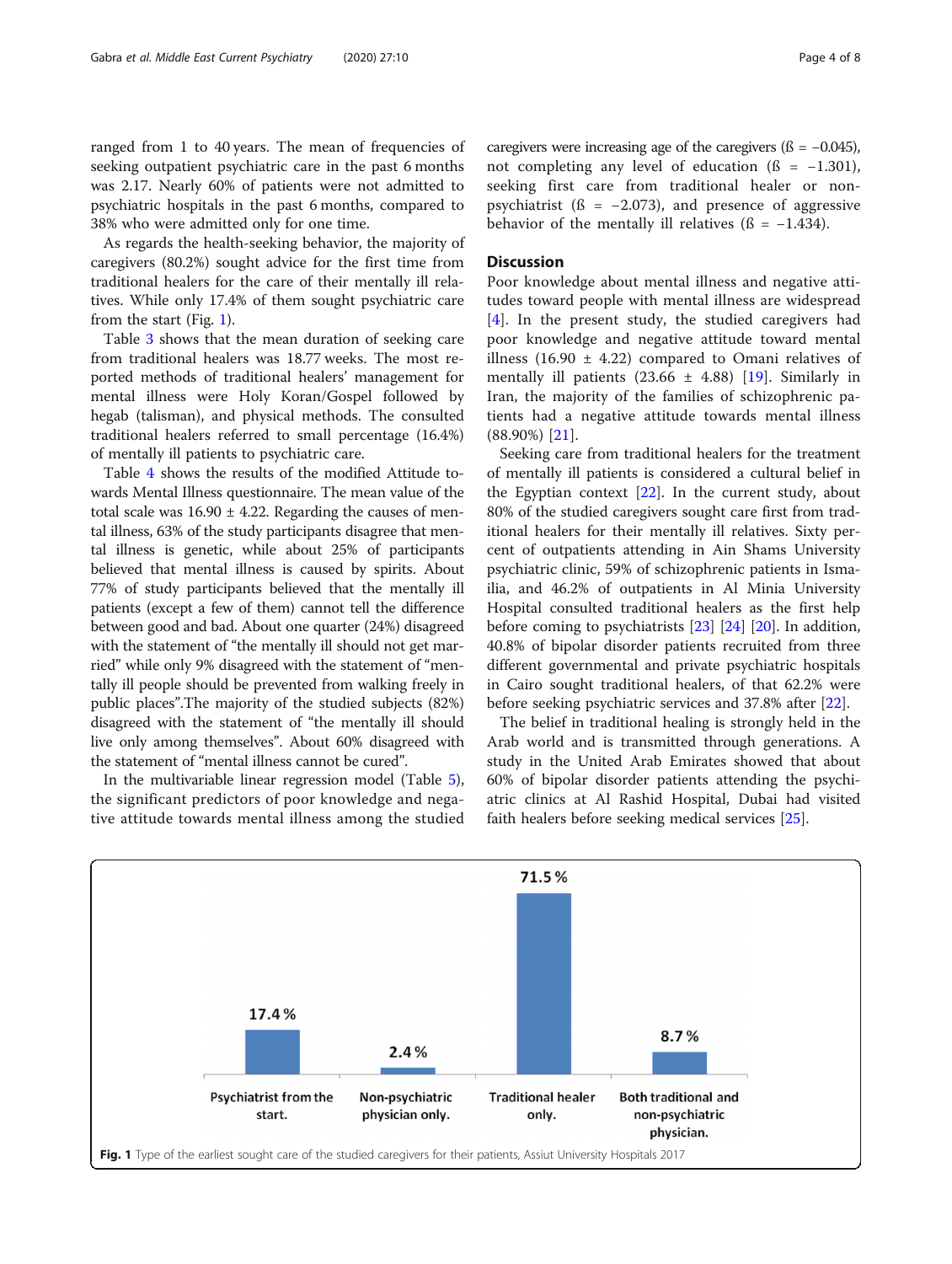<span id="page-4-0"></span>Table 3 Pattern of traditional healers' management for the studied mentally ill patients, Assiut University Hospitals 2017

| studied mentally ill patients, Assiut University Hospitals 2017                                                                                   |                          |      |  |
|---------------------------------------------------------------------------------------------------------------------------------------------------|--------------------------|------|--|
| Variable<br>No. $(n = 341)$ Percent                                                                                                               |                          |      |  |
| Type of traditional healers management for patient illness (either<br>traditional healer only or both traditional and non-psychiatric physician)* |                          |      |  |
| Holy Koran/Gospel                                                                                                                                 | 339                      | 99.4 |  |
| Plants and herb                                                                                                                                   | 6                        | 1.8  |  |
| Hegab (talisman)                                                                                                                                  | 101                      | 29.6 |  |
| Hijama (cupping)                                                                                                                                  | 9                        | 2.6  |  |
| Physical methods (including Zar and beating)                                                                                                      | 23                       | 6.7  |  |
| Duration of seeking care from traditional healers (weeks)                                                                                         |                          |      |  |
| Mean $\pm$ SE (range)                                                                                                                             | $18.77 \pm 0.35$ (1-480) |      |  |
| The reasons for attending psychiatric outpatient clinics after consulting<br>traditional services                                                 |                          |      |  |
| Symptom progression                                                                                                                               | 215                      | 63.0 |  |
| Symptoms did not change                                                                                                                           | 69                       | 20.2 |  |
| Referral by traditional care providers                                                                                                            | 56                       | 16.4 |  |
| Symptom recurrence after improvement                                                                                                              | 1                        | 0.3  |  |

\*Percentages are not mutually exclusive as more than one answer are included

The usage of traditional medicine as a tool for the treatment of psychiatric patients is not limited to Arabic or Middle East countries. It has been reported by other studies that were conducted in Asia (e.g., Singapore) and in Europe (e.g., Norway and Germany) [\[26](#page-6-0)] [\[27](#page-6-0)] [\[28](#page-6-0)].

The result of study conducted in Malay stated that about 44% of Singaporean mentally ill patients consulted traditional healers as the first contact [\[26](#page-6-0)]. While in Norway, 50% of Sámi and 31% of Norwegian psychiatric patients used traditional and complementary healing modalities for psychological problems. It was attributed to the greater importance of religion and spirituality and dissatisfaction with the public psychiatric services especially in the Sámi community [\[27\]](#page-6-0).

A German study at a public hospital showed that half of the psychiatric inpatients had used traditional or complementary medicine parallel to psychiatric treatment and that those patients from a migrant background had predominantly used traditional forms of healing in comparison with the German patients who had used complementary treatment forms [[28\]](#page-6-0).

Educational level, socioeconomic standard, the residence of the caregivers in addition to patients' behavior are the factors proved to predict caregivers' literacy and attitude towards mental illness in several studies [\[29](#page-6-0)] [[30](#page-6-0)]. As regards to our study, the increasing age of the caregivers significantly predicted poor knowledge and negative attitude towards mental illness ( $P = 0.036$ , ß = -0.045). In a systematic review on public attitudes towards mental illness, out of the 33 studies included in the systematic review, 32 reported positive associations between negative attitudes and age [\[31\]](#page-6-0).

Table 4 Modified Attitude towards Mental Illness questionnaire of the studied caregivers, Assiut University Hospitals 2017

| Variable                                                                                                                     | Agree<br>N(%         | Neutral<br>N (%)        | Disagree<br>N(%) |
|------------------------------------------------------------------------------------------------------------------------------|----------------------|-------------------------|------------------|
| Cause of mental illness                                                                                                      |                      |                         |                  |
| Mental illness is genetic                                                                                                    | 70 (16.5)            | 87 (20.5)               | 268 (63.1)       |
| Mental illness is caused by spirits                                                                                          | 105 (24.7)           | 32(7.5)                 | 288 (67.8)       |
| Knowledge of people with mental illness                                                                                      |                      |                         |                  |
| One can always tell a<br>mentally ill person by his<br>or her physical appearance                                            | 386 (90.8)           | 33 (7.8)                | 6(1.4)           |
| The mentally ill with a<br>number of exception<br>cannot tell the difference<br>between good and bad                         | 329 (77.4) 82 (19.3) |                         | 14 (3.3)         |
| Very view in any mentally<br>ill are capable of true<br>friendship                                                           | 338 (79.5)           | 76 (17.9)               | 11 $(2.6)$       |
| Attitude towards people with mental illness                                                                                  |                      |                         |                  |
| Life has no value for the<br>mentally ill                                                                                    | 155 (36.5)           | 82 (19.3)               | 188 (44.2)       |
| The mentally ill should<br>be prevented from having<br>children                                                              | 182 (42.8)           | 141 (33.2)              | 102(24)          |
| The mentally ill should<br>not get married                                                                                   | 178 (41.9)           | 144 (33.9)              | 103 (24.2)       |
| Mentally ill people should be<br>prevented from walking freely<br>in public places                                           | 176 (41.4)           | 210 (49.4)              | 39 (9.2)         |
| One should avoid all contact<br>with the mentally ill                                                                        | 25(5.9)              | 60 (14.1)               | 340 (80)         |
| The mentally ill should not be<br>allowed to make decisions even<br>those concerning routine events                          | 53 (12.5)            | 44 (10.4)               | 328 (77.2)       |
| Care and management of people with mental illness                                                                            |                      |                         |                  |
| One should hide his/her mental<br>illness from his/her family                                                                | 3(0.7)               | 9(2.1)                  | 413 (97.2)       |
| The mentally ill should live only<br>among themselves                                                                        | 10(2.4)              | 65 (15.3)               | 350 (82.4)       |
| Psychiatric hospitals should not<br>be located in a residential areas                                                        | 11(2.6)              | 39 (9.2)                | 375 (88.2)       |
| There are people who were never<br>in a mental hospital and are more<br>disturbed than those who are in a<br>mental hospital | 360 (84.7) 42 (9.9)  |                         | 23 (5.4)         |
| Mental illness cannot be cured                                                                                               | 95 (22.4)            | 76 (17.9)               | 254 (59.8)       |
| Every mentally ill person<br>should be in an institution<br>where he/she will be under<br>supervision and control            | 322 (75.8)           | 82 (19.3)               | 21(4.9)          |
| Total scale mean ± SD (range)                                                                                                |                      | $16.90 \pm 4.22$ (4-28) |                  |

In the present study, education was a significant predictor of caregivers' knowledge and attitude towards mental illness, where non-educated (illiterates/can read and write) caregivers had poor knowledge and negative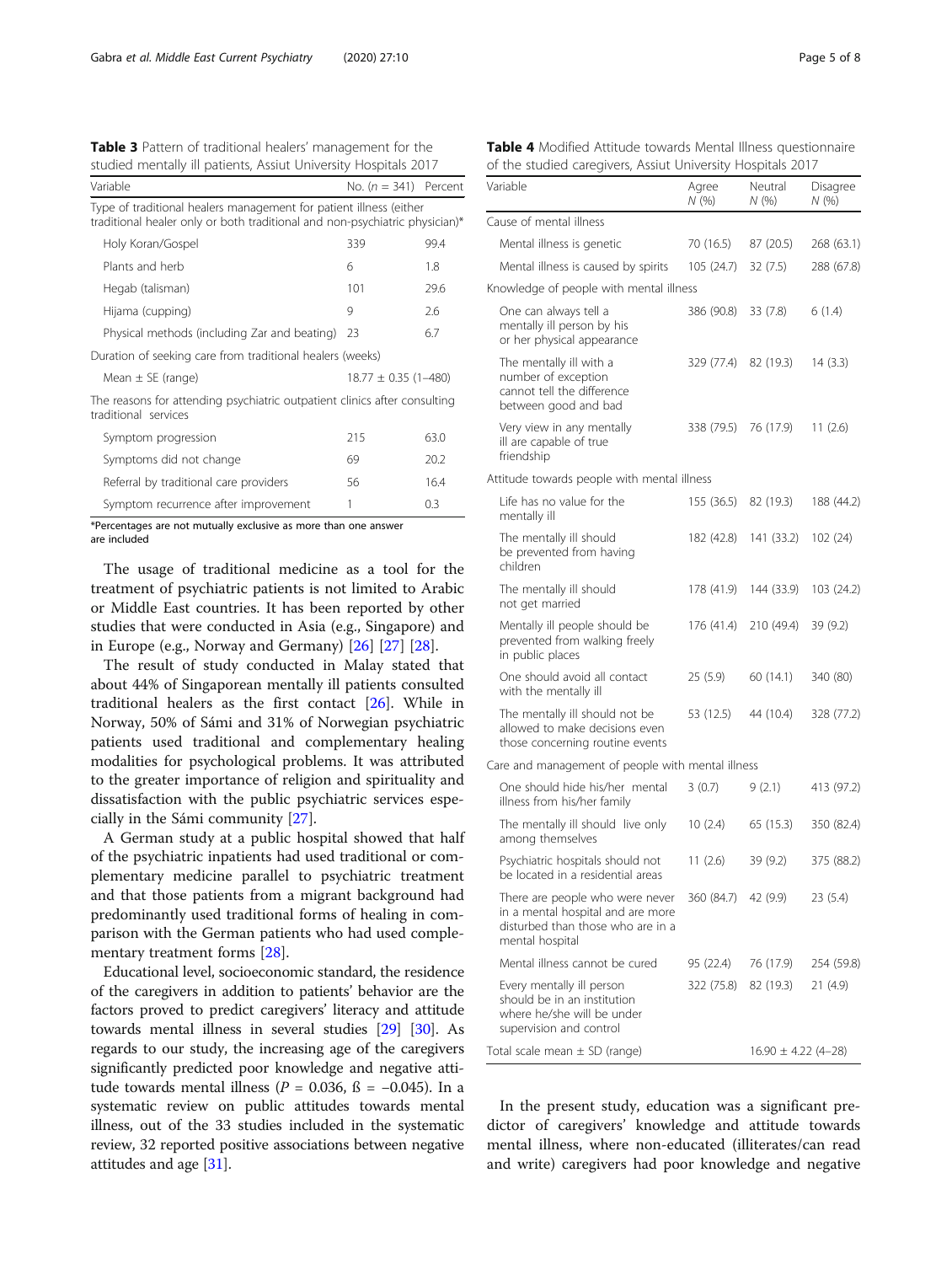<span id="page-5-0"></span>Table 5 Predictors of knowledge and attitude towards mental illness among the studied participants, Assiut University Hospitals 2017

| Variable                                                                                | Regression<br>coefficient | $P$ value | 95 % CI              |
|-----------------------------------------------------------------------------------------|---------------------------|-----------|----------------------|
| Age of the caregiver                                                                    | $-0.045$                  | 0.036     | $-0.087$ to $-0.003$ |
| Caregiver gender (female)                                                               | 0.596                     | 0.399     | $-0.791 - 1.984$     |
| Caregiver marital status<br>(single)                                                    | 0.065                     | 0.926     | $-1.311 - 1.441$     |
| Caregiver occupation (does<br>not work/housewife)                                       | $-0.760$                  | 0.287     | $-2.162 - 0.642$     |
| Caregiver residence (rural)                                                             | $-0.235$                  | 0.687     | $-1.382 - 0.911$     |
| Caregiver education<br>(illiterate/read and write)                                      | $-1.301$                  | 0.009     | $-2.274$ to $-0.327$ |
| Caregiver relation (parents)                                                            | 0.882                     | 0.169     | $-0.376 - 2.139$     |
| Age of patient                                                                          | $-0.004$                  | 0.864     | $-0.046 - 0.039$     |
| Patient gender (female)                                                                 | 0.025                     | 0.951     | $-0.789 - 0.840$     |
| Injuring (yes)                                                                          | $-1.434$                  | 0.002     | $-2.328$ to $-0.540$ |
| Suicide (yes)                                                                           | $-0.444$                  | 0440      | $-1.573 - 0.684$     |
| First sought care (traditional<br>healer or non-psychiatrist)                           | $-2.073$                  | < 0.001   | $-3.100$ to $-1.047$ |
| Inpatient admission (yes)                                                               | $-0.139$                  | 0.739     | $-0.956 - 0.679$     |
| Duration of current illness                                                             | $-0.055$                  | 0.074     | $-0.116 - 0.005$     |
| Diagnosis of mental illness<br>(schizophrenia and other<br>related psychotic disorders) | $-0.377$                  | 0.340     | $-1.154 - 0.400$     |

 $R$  square = 0.155

Reference groups: males, ever married, work, urban, educated at least primary education, other than parents, no injury, no suicide, psychiatrist, not inpatient admitted, other than schizophrenia

attitude towards mental illness (ß = −1.301,  $P = 0.009$ ). Similar findings were reported among the public in Nigeria and Greece. In Nigeria, literate respondents were seven times more likely to exhibit a positive attitude towards the mentally ill as compared to non-literate subjects [[32](#page-6-0)]. Grecian respondents with a high level of education had a favorable attitude towards mental illness and believed that the etiology of mental illness is bio-logical and not God's punishment [[33](#page-7-0)].

Caregivers' residence had no role in their knowledge and attitude towards mental illness in the current study. The residence of the family caregivers had a mixed relationship with their knowledge and attitude towards mental illness in previous studies. Rural residence was associated with poor knowledge and more negative attitude towards mentally ill persons in India, Nigeria, and Ethiopia [\[34\]](#page-7-0) [\[35\]](#page-7-0) [\[36](#page-7-0)]. This was attributed to a lower level of literacy and more belief in the spiritual origin of mental illness in rural areas [\[36\]](#page-7-0).

However, Chinese rural residents had more positive attitudes toward people with mental disorders than urban ones. One possible explanation for this evidence is that rural communities may be more tolerant of unusual behaviors, typical of people with mental disorders.

Knowledge and attitude towards mental illness of the studied subjects were not predicted by the diagnosed type of mental illness of their relatives ( $P = 0.340$ ,  $\beta = -0.377$ ). This is consistent with a study of knowledge, attitude, perception, and belief (KAPB) of mentally ill patients' relatives towards mental illness in India. That study found that KAPB of the relatives was not associated with the patient diagnosed illness ( $P < 0.05$ ) [\[29\]](#page-6-0). Controversy with a Sweden study where public negative attitudes and social distance were significantly higher towards psychotic patients than depressed ones [[37\]](#page-7-0).

In the present study, aggressive behavior of the mentally ill patient was a predictor of poor knowledge and negative attitude of the studied caregivers towards mental illness ( $P = 0.002$ ,  $\beta = -1.434$ ). An Indian study compared the literacy and attitude of the family caregivers of mentally ill patients towards mental illness over a 23 year period between 1993 and 2016. The study revealed that the area of abnormal behaviors (non-restrained aggressive behavior, weak cognitive control, and bizarre behavior) showed a worsening of negative attitudes [\[30\]](#page-6-0).

Among the studied caregivers, seeking psychiatric care from the start was a significant predictor of good knowledge and a positive attitude towards mental illness  $(6 = 2.073, P = 0.000)$ . In concordance with this finding, a meta-analysis of twenty-seven studies among general population revealed that participants with a negative attitude towards mental health help-seeking and stigmatizing attitudes towards people with a mental illness were associated with less active psychiatric help-seeking [\[38\]](#page-7-0).

## Conclusion

The studied caregivers had poor knowledge and negative attitude towards their mentally ill patients' relatives. The majority of them consulted traditional healers as first help for the care of their mentally ill relatives. The consulted traditional healers referred only a small percentage of patients to psychiatric care. Thus, it is highly recommended to increase public awareness about the nature of mental illness and its management that could promote seeking psychiatric care from the start and decreasing the role of traditional healers.

More focus should be implied on facilitating traditional healers to recognize the severity of mental illness and subsequently refer mentally ill patients to the psychiatrist on time. A further study evaluating the impact of caregivers' knowledge, attitude and pattern of seeking health care on the patient illness outcome should be conducted. Psychiatric institutions should provide educational programs to family caregivers of mentally ill patients to improve their knowledge and attitude towards mental illness and to enable them to cope with the aggressive behavior of their mentally ill relatives and support more control on their relatives' illness.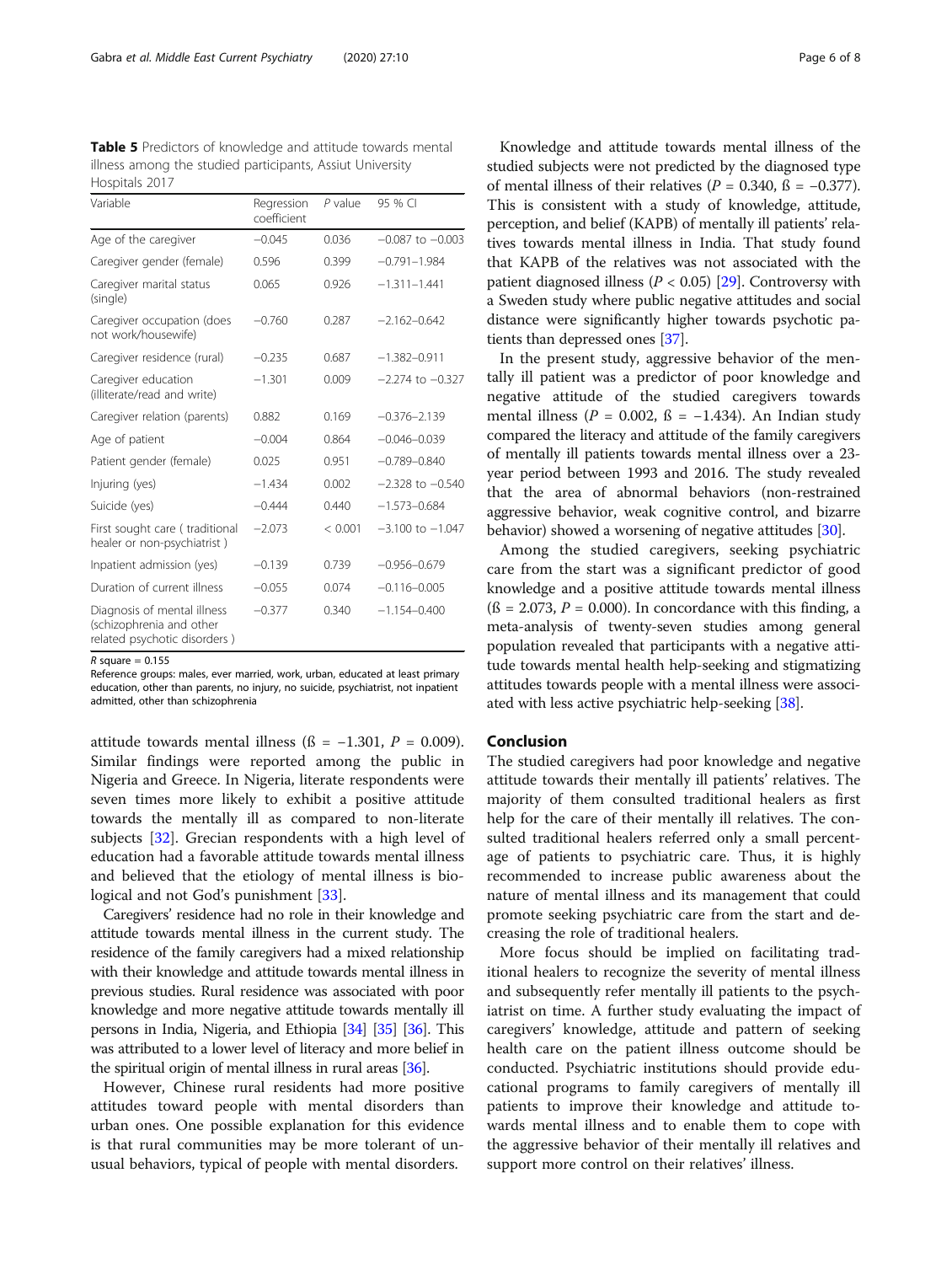## <span id="page-6-0"></span>Limitations of the study

The study was conducted at a psychiatric hospital in Upper Egypt and used purposive sampling. This limits the generalizability of the results to all family caregivers of mentally ill patients in the Egyptian community. Moreover, the cross-sectional nature of the study mitigates the inference of the causal relationship between determinants and outcomes.

#### Abbreviations

DSM-5: Diagnostic and Statistical Manual of Mental Disorders-Fifth Edition; KAPB: Knowledge, attitude, perception and belief

#### Acknowledgements

Not applicable

#### Ethical approval and consent to participate

Before starting data collection, approvals to conduct the study were obtained from the Ethical Review Committee of Assiut Faculty of Medicine and the administrative authority in Neurological and Psychiatric Hospital at Assiut University [\[39](#page-7-0)]. Prior to the interview, written informed consent was obtained from the literate participants and was signed in the presence of a witness for illiterate ones. Privacy and secrecy of all data were assured by ensuring the anonymity of the questionnaire, interviewing the participant separately in a closed room and keeping data files in a safe place.

#### Authors' contributions

RH contributed in study design, interpretation of the data and preparing and revising the manuscript. OS contributed in study design, collected, analyzed, interpreted the data and prepared the main manuscript. DM contributed in study design, analyzing, interpretation of the data and writing the manuscript. GS contributed in analyzing, interpretation of the data and revising the manuscript. All authors approved the final manuscript.

#### Funding

The current study was not supported by any national or international institution or organization

#### Availability of data and materials

The data sets generated and/or analyzed during the current study are available from the corresponding author on reasonable request.

#### Consent for publication

Not applicable

#### Competing interests

The authors declare that they have no competing interests.

#### Author details

<sup>1</sup>Department of Neuropsychiatry, Assiut University Hospital, Assiut University, Assiut, Egypt. <sup>2</sup>Department of Community, Occupational and Environmental Medicine, Faculty of Medicine, Helwan University, Helwan, Egypt. <sup>3</sup>Department of Public Health &Community Medicine, Faculty of Medicine, Assiut University, Assiut, Egypt. <sup>4</sup>Department of Public Health and Community Medicine, Faculty of Medicine, Assiut University, Assiut, Egypt.

## Received: 20 November 2019 Accepted: 2 January 2020 Published online: 17 March 2020

#### References

- 1. CDC. Mental health basics [Internet]. Centers for disease control and prevention. 2013. Available from: <https://www.cdc.gov/mentalhealth/basics.htm>
- 2. Steel Z, Marnane C, Iranpour C, Chey T, Jackson JW, Patel V et al (2014) The global prevalence of common mental disorders: a systematic review and meta-analysis 1980-2013. Int J Epidemiol. 43(2):476–493
- 3. Bebbington P (2001) The World Health Report 2001. Soc Psychiatry Psychiatr Epidemiol. 36(10):473–474
- 4. El Ahmed NA. Knowledge attitudes and behaviors of psychiatric patients and families in relation to psychiatric patients rights. Alexandria University; 2008.
- 5. Mahmoud S, Zaki RA (2015) Internalized stigma of mental illness among schizophrenic patients and their families (comparative study). J Educ Pract. 6(12):82–98
- 6. Shinde M, Desai A, Pawar S. Knowledge, attitudes and practices among caregivers of patients with schizophrenia in Western Maharashtra. 2014;3(5): 516–22.
- 7. Pridmore SPM (2004) Psychiatry and Islam. Australas Psychiatry. 12(4):380–385
- 8. Bener A, El-Rufaie OF, Kamran S, Georgievski AB, Farooq A, Rysavy M (2006) Disability, depression and somatization in a low back pain population. APLAR J Rheumatol. 9(3):257–263
- 9. Salem MO, Saleh B, Yousef SSS (2009) Help-seeking behaviour of patients attending the psychiatric service in a sample of United Arab Emirates population. Int J Soc Psychiatry. 55(2):141–148
- 10. Sewilam AM, Watson AMM, Kassem AM, Clifton S, McDonald MC, Lipski R et al (2015) Suggested avenues to reduce the stigma of mental illness in the Middle East. Int J Soc Psychiatry. 61(2):111–120
- 11. Okasha A, Karam E, Okasha T (2012) Mental health services and research in the Arab world. World Psychiatry. 11(February):52–54
- 12. Okasha A, Karam E (1998) Mental health services and research in the Arab world. Acta Psychiatr Scand. 98(5):406–413
- 13. Goldberg D (1994) A bio-social model for common mental disorders. Acta Psychiatr Scand Suppl. 385:66–70
- 14. Ghanem M, Gadallah M, Meky FA, Mourad S, El-Kholy G (2009) National Survey of Prevalence of Mental Disorders in Egypt: preliminary survey. East Mediterr Health J. 15(1):65–75
- 15. Coker EM (2005) Selfhood and social distance: toward a cultural understanding of psychiatric stigma in Egypt. Soc Sci Med. 61(5):920–930
- 16. Okasha A. Focus on psychiatry in Egypt. Br J Psychiatry. 2004;185(SEPT.):266–272.
- 17. Rakhawy MY, Hamdi E (2010). The attitude and use of faith healing by people with mental disorders in Upper Egypt: A Community Survey. Arab J Psychiatry. 21(1):29–49
- 18. American psychiatric association: diagnostic and statistcal manual of mental disorders, fifth edition, Arlington, VA, American Psychiatric association. 2013.
- 19. Al-adawi S, Dorvlo AS, SS AL-I (2002) Perception of and attitude towards mental illness in Oman. Int J Scocial Psychiatry. 48(4):305–317
- 20. Kamal A, Abd Elhameed M, Siddik M (2013) A study on nonpsychiatric management of psychiatric patients in Minia governorate. Egypt. Egypt J Psychiatry. 34(2):128
- 21. Rahmani F, Ranjbar F, Ebrahimi H, Hosseinzadeh M (2015) The effects of group psychoeducational programme on attitude toward mental illness in families of patients with schizophrenia, 2014. J Caring Sci. 4(3):243–251
- 22. Assad T, Okasha T, Ramy H, Goueli T, El-Shinnawy H, Nasr M et al (2015) Role of traditional healers in the pathway to care of patients with bipolar disorder in Egypt. Int J Soc Psychiatry. 61(6):583–590
- 23. Okasha A, Kamel M, Hassan A (1968) Preliminary psychiatric observation in Egypt. Br J Psychiatry. 114(513):949–955
- 24. El-defrawy MH, Sobhy SA, El-Sheikh E, Tantawy AEA (2000) Non psychiatric traditional and folklore management of schizophrenia reported by patients in Ismailia. Egypt J Psychiatr. 32:215–222
- 25. Sherra K, Shahda M, Khalil D (2017) The role of culture and faith healers in the treatment of mood disorders in rural versus urban areas in United Arab Emirates. Egypt J Psychiatry. 38(2):79
- 26. Razali SMMYM (2008) The pathway followed by psychotic patients to a tertiary health center in a developing country: a comparison with patients with epilepsy. Epilepsy Behav. 13(2):343–349
- 27. Sexton R, Sørlie T (2008) Use of traditional healing among Sámi psychiatric patients in the north of Norway. Int J Circumpolar Health. 67(1):135–146
- 28. Assion HJ, Zarouchas I, Multamäki S, Zolotova J, Schröder SG (2007) Patients' use of alternative methods parallel to psychiatric therapy: Does the migrational background matter? Acta Psychiatr Scand. 116(3):220–225
- 29. Das S, Phookun HR (2013) Knowledge, attitude, perception and belief (KABP) of patients relatives towards mental illness; Association with socio demographic characteristics. Delhi Psychiatr J. 16(1):98–107
- 30. Mehrotra K, Nautiyal S, Raguram A (2018) Mental health literacy in family caregivers: a comparative analysis. Asian J Psychiatr. 31(January):58–62
- 31. Angermeyer MC, Dietrich S (2006) Public beliefs about and attitudes towards people with mental illness: a review of population studies. Acta Psychiatrica Scandinavica 113:163–179
- 32. Kabir M, Iliyasu Z, Abubakar IS, Aliyu MH (2004) Perception and beliefs about mental illness among adults in Karfi village, northern Nigeria. BMC Int Health Hum Rights. 4:1–5